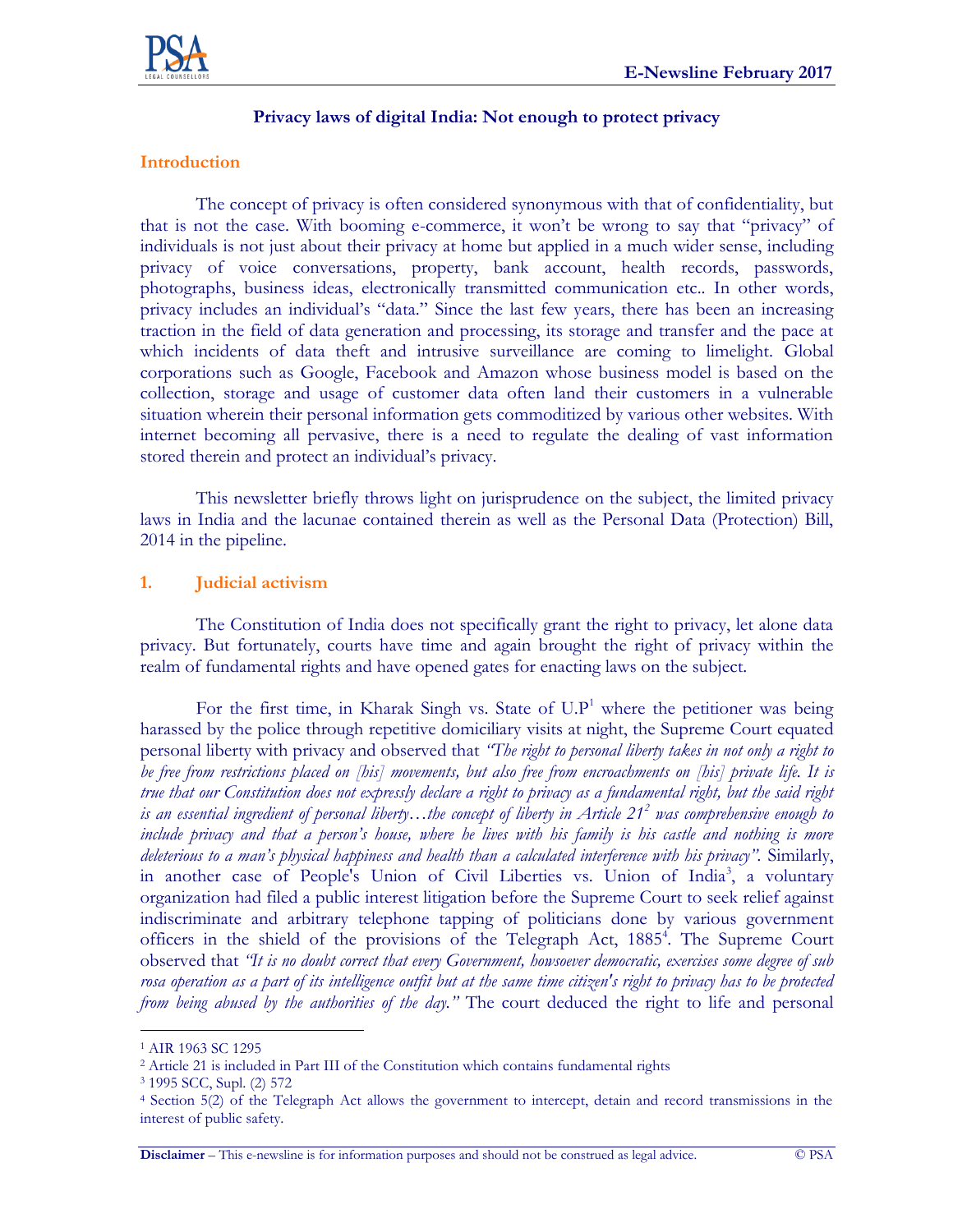

liberty enshrined in Article 21<sup>5</sup> of the Constitution through an extensive interpretation of the phrase "Personal Liberty" and further observed that "*We have no hesitation in holding that right to privacy is a part of the right to "life" and "personal liberty" enshrined under Article 21 of the Constitution*."

There have been many such precedents when the courts have, through various judgments justified the need to safeguard an individual's privacy. But, judicial activism has not really led to creation of a legal framework that matches the current business environment. The recent case of Karmanya Singh Sareen and Anr. Vs. Union of India and Ors<sup>6</sup> is a case in point and where a large key debate on privacy is centered currently. In this case, filed at the Delhi High court initially, the petitioners contended that WhatsApp Inc. (internet messaging application) cannot share users' data with Facebook Inc. Briefly, in August 2016, WhatsApp, pushed a notification to its users, asking them to accept recent changes in its terms and conditions. Many users agreed without checking the changes, and with that, unintentionally allowed WhatsApp to hand over information about them to its parent company Facebook for commercial use. This meant WhatApp's new privacy policy permitted it to collect and share information of its users with Facebook and all its group companies, including phone numbers and a user's contact list, in violation of the user's privacy. In the case at the High Court, the petitioners alleged "violation of fundamental rights of users" by sharing confidential information under the privacy policy. They contended that complete security and protection of privacy of the users details and data (an essential, significant and basic feature) was compromised under the new policy. To that end, they sought different writs and directions against the respondents<sup>7</sup> including, handling or dealing with personal data so as to ensure privacy rights are not compromised, formulation of guidelines to regulate functioning of the corporations involved, inform the users the true meaning of the privacy policy and protect minors. WhatsApp argued that the users gave their consent at the time of downloading the application in their smart phones upon hitting "I agree" to the application's terms and conditions. The petitioners countered and stated that while millions of users use the application daily, yet most of them are not literate to understand the full import and meaning of the privacy policy through which consent was given. The court, upon hearing the petitioners' argument acknowledged the violation of privacy but concluded that in the absence of a statutory framework for privacy, it cannot rule in favor of the petitioners' and will have to wait for the stand of the Supreme Court takes in another case of Justice K. S. Puttaswamy (retd) vs. Union of India<sup>8</sup>. The court further observed that if the user deletes the application from the phone anytime prior to September 29, 2016 then WhatsApp cannot share a deleted user's information. The petitioners, thereafter, approached the Supreme Court who has issued notice to the respondents. Given that serious privacy issues are involved, there is a likelihood that the case may eventually be heard by the Constitution bench. Be that as it may, it will be heard from May 12, 2017. In summation, pending a determination by the Supreme Court, as on date there is no restraint on WhatsApp to share the information.

 $\overline{a}$ 

**Disclaimer** – This e-newsline is for information purposes and should not be construed as legal advice. © PSA

<sup>5</sup> Article 21 is included in Part III of the Constitution of India and it contains certain fundamental rights.

<sup>6</sup> Decided by the Delhi High Court on September 29, 2016

<sup>7</sup> These included Union of India acting through Department of Telecom, What'sApp Inc. Facebook Inc., Facebook India and Telecom Regulatory Authority of India

<sup>8</sup> Writ Petition (Civil) No.494 OF 2016. In this petition a retired judge contended that collection of biometric data for Aadhar Card is an infringement of one's privacy, including vis-à-vis the government. The key issues that the court will hear are does the right to privacy occur and what are its contours and does an individual hold right to privacy against government too.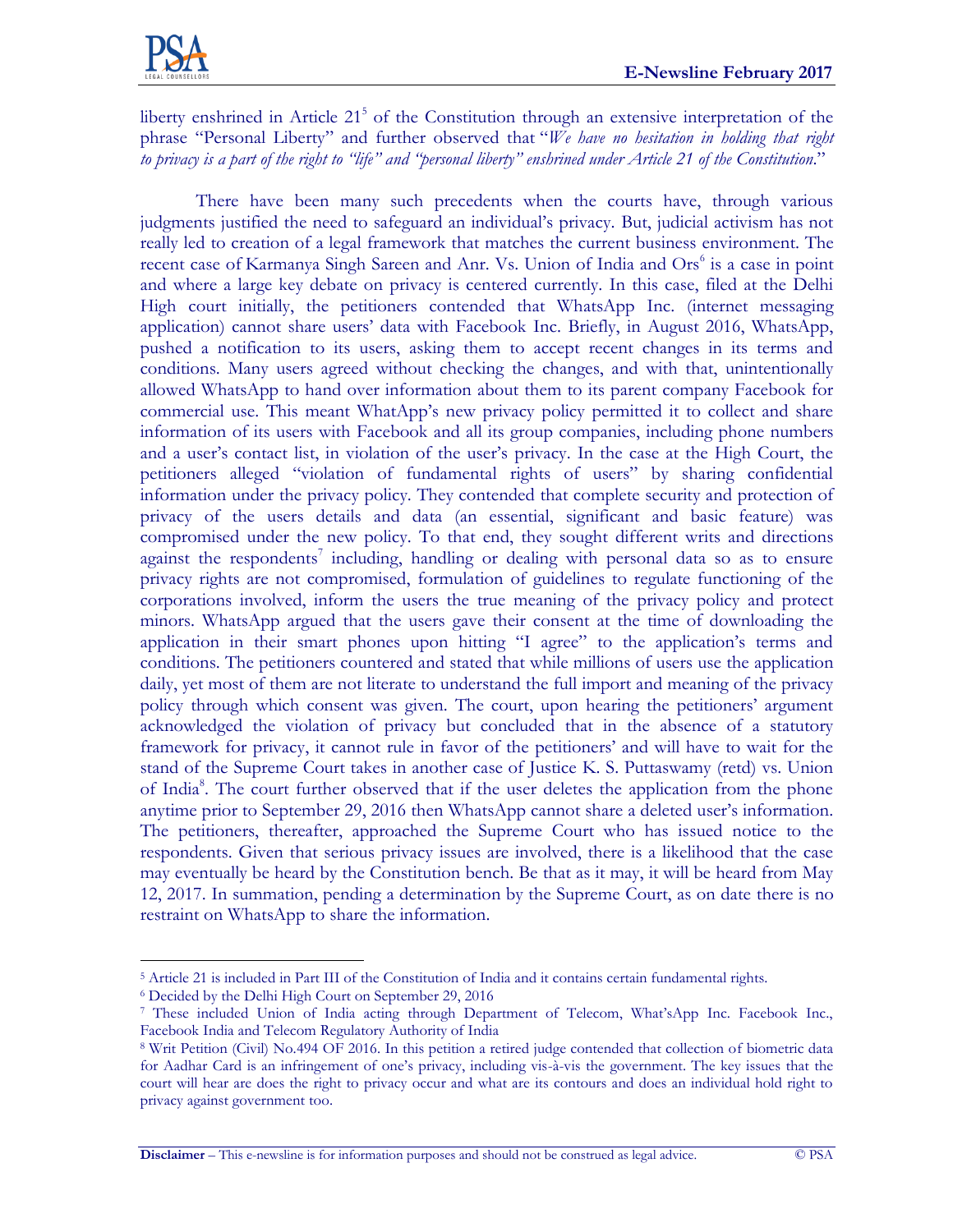

 $\overline{a}$ 

# **2. Current framework on data privacy**

While the law on the subject is still evolving in the corridors of the court, the existing law on data privacy contained in the Information Technology Act, 2011 ("**IT Act**") and the Information Technology (Reasonable Security Practices and Procedures and Sensitive Personal Data or Information) Rules, 2011 ("**Rules**") or the recently introduced Personal Data Protection Bill, 2014 ("**Bill**") remain inadequate to address the evolving landscape. The IT Act gives legal recognition to e-commerce and sections 43, 43A, 72 and 72A contain provisions which protect personal data<sup>9</sup> of a person.

Section 43 forbids downloading data without consent from the owner or a person who is in charge of a computer and prescribes punishment for introducing contaminant into a computer. Section 43A, read with the Rules, obligate corporations to adopt reasonable security practices for storing, dealing and disclosing sensitive personal data of an individual's sensitive personal data.<sup>10</sup> In case of lapses and where harm is caused to such individuals, there is a liability to pay damages. The definition of sensitive personal data is quite narrow. While putting together an all inclusive definition is not possible because what may be considered personal data by one may not be treated in the same manner by the other. Having said that, at least the definition could have been either more detailed or had the scope to include more aspects of personal information in its ambit. Further the Rules mandate corporations to adopt reasonable security practices for dealing and dissemination of sensitive personal data of a person and destroy the information, once the purpose is served.

Section 72 safeguards confidentiality of an individual's electronic records, books, registers, correspondence, information and documents. It prohibits those with access to such confidential data from disclosing to a third party and prescribes penalty for violation.<sup>11</sup> Section 72A protects an individual from dissemination of his personal information by a service provider including intermediaries. The provision prescribes heavy penalty<sup>12</sup> for accessing personal information of any person while providing services under a contractual obligation and thereby causing loss. However, again neither the IT Act nor the Rules define "personal information." So, while they ensure that the sensitive personal data of an individual is dealt with caution, ambiguity remains. On August 24, 2011, the Ministry of Information Technology issued a press note which stated that the rules 5 and 6 of the Rules, which provide for collection, storage, handling and dissemination of sensitive personal information to a third party, are applicable only to companies situated in India. The press note qualified that foreign companies dealing with sensitive personal data of an individual in India are not bound to adhere by the Rules. An inference could be drawn that foreign companies may share sensitive personal data with a third

**Disclaimer** – This e-newsline is for information purposes and should not be construed as legal advice. © PSA

<sup>&</sup>lt;sup>9</sup> The IT Act defines "data" under section 2(1) (o) as a representation of information, knowledge, facts, concepts or instructions which are being prepared or have been prepared in a formalized manner and is intended to be processed, is being processed or has been processed in a computer system or computer network, and may be in any form (including computer printouts magnetic or optical storage media, punched cards, punched tapes) or stored internally in the memory of the computer.

<sup>10</sup> R.3 of the Rules defines sensitive personal data of a person as information related to password, financial information such as bank account or credit or debit card or other payment instrument details, physical, physiological and mental health condition, sexual orientation, medical records and history, biometric information or any detail relating to these which is given to a corporation for processing, storing in the context of services <sup>11</sup> Imprisonment for up to two years and/or fine up to INR 1, 00,000 or about USD 1,500 USD 1= INR 67

<sup>&</sup>lt;sup>12</sup> Imprisonment for up to three years and/or fine up to INR 5,00,000 or about USD 7,500